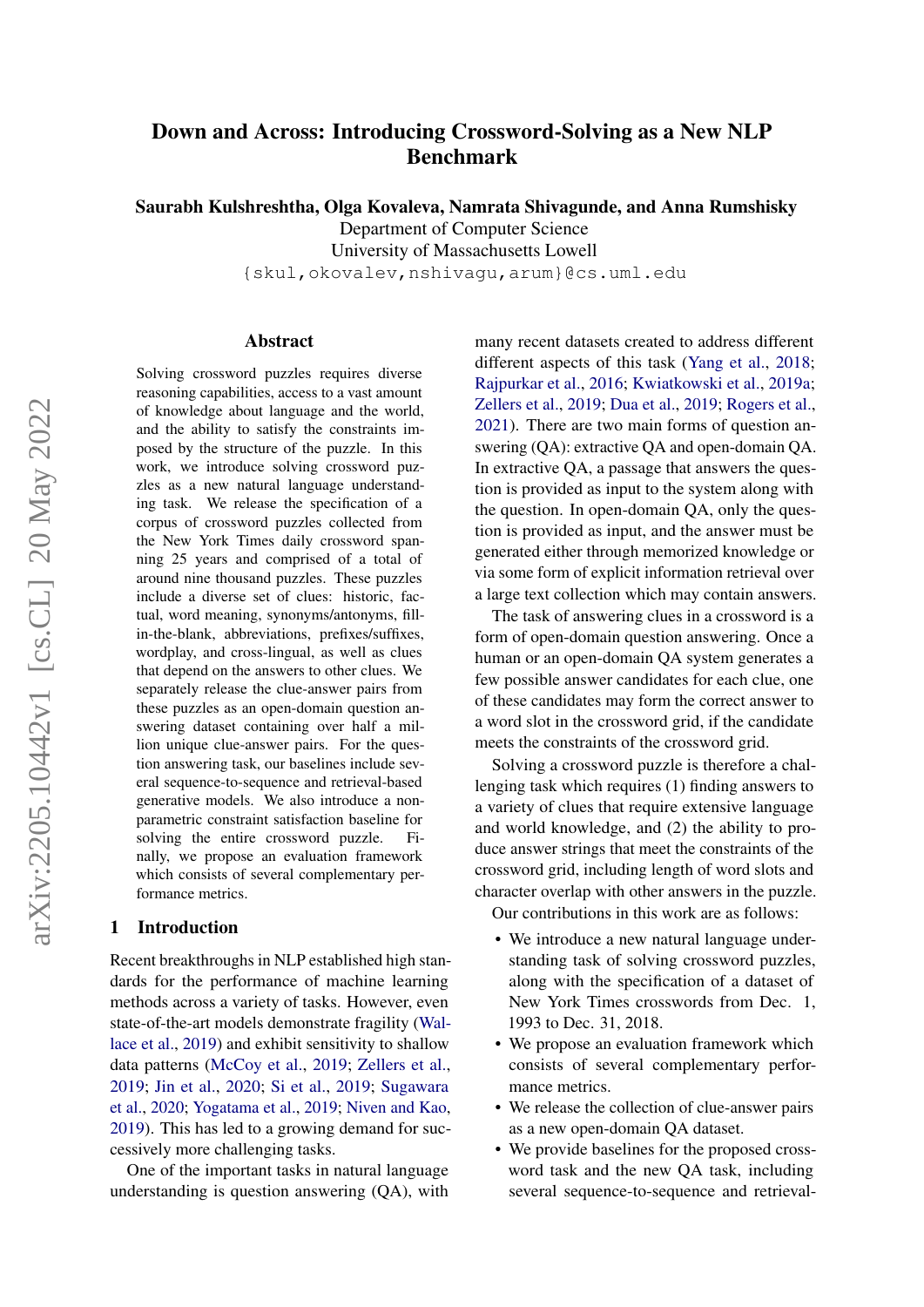<span id="page-1-0"></span>

Figure 1: Crossword puzzle example. A few clues from the puzzle have been provided on the right, they are filled horizontally (Across) or vertically (Down) in the crossword grid. The clue number tells the player where in the grid the answer needs to be filled in. Some of these clue and their answers have further been highlighted with different colors which belong to different clue categories as described in Section [3.2,](#page-3-0) color-coded in accordance with [Figure 2.](#page-4-0) Highlight colors denote distinct clue categories: red for word meaning clues, purple for fill-inthe blank clue, orange for synonym/antonym, blue for factoid question type, grey for abbreviation and brown for historical. Source: New York Times daily crossword which appeared on the July 7, 2009. Copyright of The New York Times, 2009.

.

augmented generative Transformer models, with a constraint satisfaction crossword solver.

# 2 Related Work

Our work is in line with open-domain QA benchmarks. Examples of such tasks include datasets where each question can be answered using information contained in a relevant Wikipedia article [\(Yang et al.,](#page-10-8) [2015;](#page-10-8) [Kwiatkowski et al.,](#page-9-1) [2019a;](#page-9-1) [Yang et al.,](#page-10-5) [2018\)](#page-10-5). Several QA tasks have been designed to require multi-hop reasoning over structured knowledge bases [\(Berant et al.,](#page-9-3) [2013;](#page-9-3) [Bordes](#page-9-4) [et al.,](#page-9-4) [2015\)](#page-9-4). The main limitation of such datasets is that their question types are mostly factual. Crossword clues differ from these efforts in that they combine a variety of different reasoning types.

Another line of research that is relevant to our work explores the problem of solving Sudoku puzzles since it is also a constraint satisfaction problem. Most sudoku puzzles can be efficiently solved by algorithms that take advantage of the fixed input size and do not rely on machine learning methods [\(Si](#page-10-9)[monis,](#page-10-9) [2005\)](#page-10-9). The machine learning attempts for solving Sudoku puzzles have been inspired by convolutional [\(Mehta,](#page-10-10) [2021\)](#page-10-10) and recurrent relational networks [\(Palm et al.,](#page-10-11) [2017\)](#page-10-11). Unlike Sudoku, however, where the grids have the same structure, shape and constraints, crossword puzzles have arbitrary shape and internal structure and rely on answers to

natural language questions that require reasoning over different kinds of world knowledge.

Several previous studies have treated crossword puzzle solving as a constraint satisfaction problem (CSP) [\(Littman et al.,](#page-10-12) [2002;](#page-10-12) [Ernandes et al.,](#page-9-5) [2005;](#page-9-5) [Ginsberg,](#page-9-6) [2011\)](#page-9-6). [Littman et al.](#page-10-12) [\(2002\)](#page-10-12)'s Proverb system incorporates a variety of information retrieval modules to generate candidate answers. The Database module searches a large database of historical clue-answer pairs to retrieve the answer candidates. They find very poor crossword-solving performance in ablation experiments where they limit their answer candidate generator modules to not use historical clue-answer databases. WebCrow [\(Ernan](#page-9-5)[des et al.,](#page-9-5) [2005\)](#page-9-5) builds upon Proverb and makes improvements to the database retriever module augmented with a new web module which searches the web for snippets that may contain answers. It allows partial matching to retrieve clues-answer pairs in the historical database that do not perfectly overlap with the query clue. Dr. Fill system proposed by [Ginsberg](#page-9-6) [\(2011\)](#page-9-6) treats each crossword puzzle as a singly-weighted CSP. Similarly to prior work, Dr. Fill relies on a large set of historical clue-answer pairs (up to 5M) collected over multiple years from the past puzzles by applying direct lookup and a variety of heuristics. One common design aspect of all these solvers is to generate answer candidates independently from the crossword structure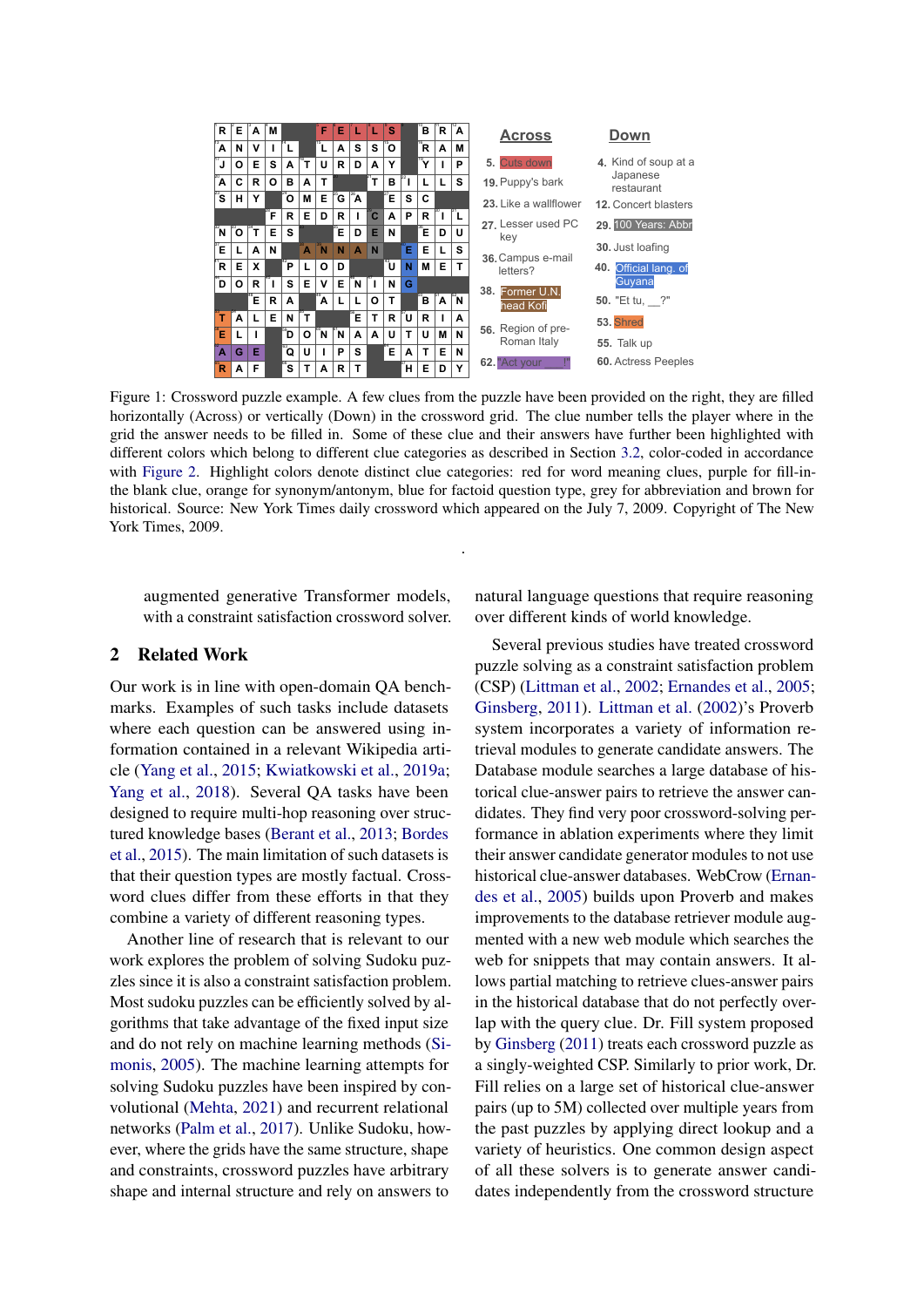and later use a separate puzzle solver to fill in the actual grid. In our work, we partition the task of crossword solving similarly.

[Barlacchi et al.](#page-9-7) [\(2014\)](#page-9-7) and [Severyn et al.](#page-10-13) [\(2015\)](#page-10-13) observe that the most important source of candidate answers for a given clue is a large database of historical clue-answer pairs and introduce methods to better search these databases. [Barlacchi](#page-9-7) [et al.](#page-9-7) [\(2014\)](#page-9-7) apply a BM25 retrieval model to generate clue lists similar to the query clue from historical clue-answer database, where the generated clues get further refined through application of reranking models. [Severyn et al.](#page-10-13) [\(2015\)](#page-10-13) introduce a distributional neural network to compute similarities between clues trained over a large scale dataset of clues that they introduce.

In contrast to the previous work, our goal in this work is to motivate solver systems to generate answers organically, just like a human might, rather than obtain answers via the lookup in historical clue-answer databases. The answers could be generated either from memory of having read something relevant, using world knowledge and language understanding, or by searching encyclopedic sources such as Wikipedia or a dictionary with relevant queries.

# 3 Task and Dataset

For the purposes of our task, crosswords are defined as word puzzles with a given rectangular grid of white- and black-shaded squares. The goal is to fill the white squares with letters, forming words or phrases by solving textual clues which lead to the answers. The answer words and phrases are placed in the grid from left to right ("Across") and from top to bottom ("Down"). The shaded squares are used to separate the words or phrases. Usually, the white spaces and punctuation are removed from the answer phrases. A sample crossword puzzle is given in [Figure 1.](#page-1-0) Note that the answers can include named entities and abbreviations, and at times require the exact grammatical form, such as the correct verb tense or the plural noun.

Solving a crossword puzzle is a complex task that requires generating the right answer candidates and selecting those that satisfy the puzzle constraints. Similar to prior work, we divide the task of solving a crossword puzzle into two subtasks, to be evaluated separately. The first subtask can be viewed as a question answering task, where a system is trained to generate a set of candidate answers for a given clue without taking into account any interdependencies between answers. The second subtask involves solving the entire crossword puzzle, i.e., filling out the crossword grid with a subset of candidate answers generated in the previous step.

The two tasks could be solved separately or in an end-to-end fashion. In contrast to prior work [\(Ernandes et al.,](#page-9-5) [2005;](#page-9-5) [Ginsberg,](#page-9-6) [2011\)](#page-9-6), our clueanswer data is linked directly with our puzzlesolving data, so no data leakage is possible between the QA training data and the crossword-solving test data. In the present work, we propose a separate solver for each task. We provide details on the challenges of implementing an end-to-end solver in the discussion section.

# 3.1 NYT Crossword Collection

Our dataset is sourced from the New York Times, which has been featuring a daily crossword puzzle since 1942. We worked with daily puzzles in the date range from December 1, 1993 through December 31, 2018 inclusive. All the crossword puzzles in our corpus are available to play through the New York Times games website <sup>[1](#page-0-0)</sup>. We release two separate specifications of the dataset corresponding to the subtasks described above: the NYT Crossword Puzzle dataset and the NYT Clue-Answer dataset.<sup>[2](#page-0-0)</sup>

There are a few details that are specific to the NYT daily crossword. First, the clue and the answer must agree in tense, part of speech, and even language, so that the clue and answer could easily be substituted for each other in a sentence. Second, abbreviated clues indicate abbreviated answers. Further, clues that end in a question mark indicate a play on words in the clue or the answer. There are also a lot of short words that appear in crosswords much more often than in real life. These 3- and 4-letter words, referred to as crosswordese, can be very helpful in solving the puzzles. Finally, every Sunday through Thursday NYT crossword puzzle has a theme, something that unites the puzzle's longest answers. Theme answers are always found in symmetrical places in the grid.

Crossword Puzzle Dataset. The dataset consists of 9152 puzzles, split into the training, validation, and test subsets in the 80/10/10 ratio which give us

<sup>1</sup><https://www.nytimes.com/crosswords>

<sup>2</sup>Details for dataset access will be made available at [https://github.com/text-machine-lab/](https://github.com/text-machine-lab/xword_benchmark) [xword\\_benchmark](https://github.com/text-machine-lab/xword_benchmark). We are currently finalizing the agreement with the New York Times to release this dataset.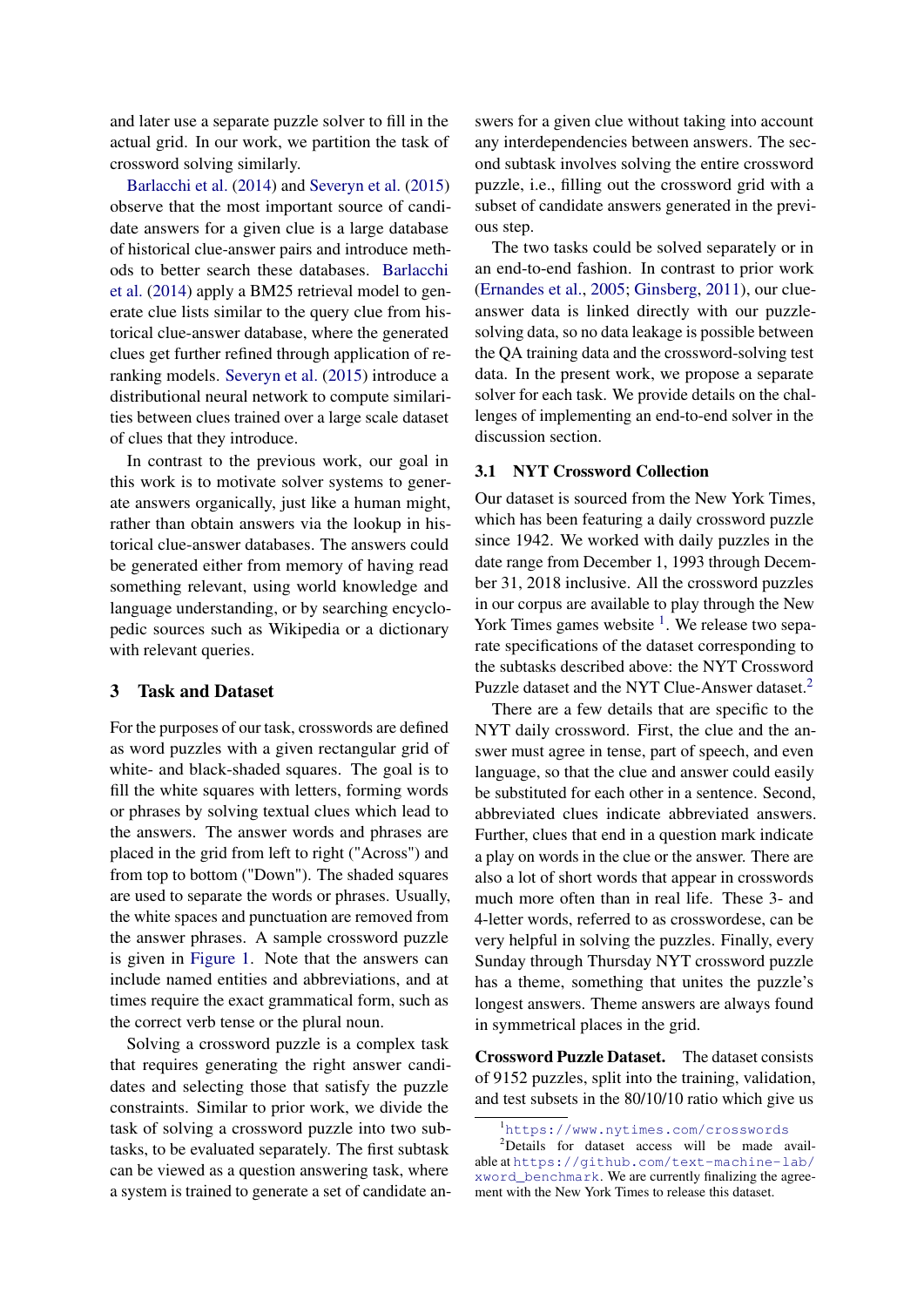7293/922/941 puzzles in each set. We removed the total of 50/61 special puzzles from the validation and test splits, respectively, because they used nonstandard rules for filling in the answers, such as L-shaped word slots or allowing cells to be filled with multiple characters (called rebus entries).

Most NYT crossword grids have a square shape of  $15\times15$  cells, with the exception of Sundayreleased crosswords being 21×21 cells. Other shapes combined account for less than 3% of the data. The vast majority of both clues and answers are short, with over 76% of clues consisting of a single word. For traditional sequence-to-sequence modeling such conciseness imposes an additional challenge, as there is very little context provided to the model. In most puzzles, over 80% of the grid cells are filled and *every* character is an intersection of two answers. Such high answer interdependency suggests a high cost of answer misprediction, as errors affect a larger number of intersecting words. More detailed statistics on the dataset are given in [Table 1.](#page-4-1)

Clue-Answer Dataset. We generate an opendomain question answering dataset consisting solely of clue-answer pairs from the respective splits of the Crossword Puzzle dataset described above (including the special puzzles). Within each of the splits, we only keep unique clue-answer pairs and remove all duplicates. However, certain clues may still be shared between the puzzles contained in different splits. We therefore remove from the training data the clue-answer pairs which are found in the test or validation data. This ensures that the model can not trivially recall the answers to the overlapping clues while predicting for the test and validation splits.

This produces the total of 578k clue-answer pairs, with 433k/72k/72k examples in the train/validation/test splits, respectively. Since certain answers consist of phrases and multiple words that are merged into a single string (such as "VERY-FAST"), we further postprocess the answers by splitting the strings into individual words using a dictionary. Out of all the possible word splits of a given string we pick the one that has the smallest number of words. If there are multiple solutions, we select the split with the highest average word frequency. Examples of a variety of clues found in this dataset are given in the following section.

# <span id="page-3-0"></span>3.2 Clue types

To provide more insight into the diversity of the clue types and the complexity of the task, we categorize all the clues into multiple classes, which we describe below.

Factual. Clues that encode encyclopedic knowledge and typically can be answered using resources such as Wikipedia (e.g. *Clue: South Carolina State tree, Answer: PALMETTO*). This type of clue is the closest to the questions found in open-domain QA datasets. Note that the facts required to solve some of the clues implicitly depend on the date when a given crossword was released. For instance, the clue "*President of Brazil*" has a time-dependent answer.

Historical. Clues that require the knowledge of historical facts and temporal relations between events. (e.g. *Clue: Automobile pioneer, Answer: BENZ*).

Word meaning. Clues that exploit general vocabulary knowledge and can typically be resolved using a dictionary. (e.g. *Clue: Opposing sides, Answer: FOES*).

Synonyms/Antonyms. Clues that focus on paraphrasing and synonymy relations (e.g. *Clue: Prognosticators, Answer: SEERS*). In most cases, such clues can be solved with a thesaurus.

Fill in the blank. Clues formulated as a cloze task (e.g. *Clue: Magna Cum \_\_, Answer: LAUDE*). Fill-in-the-blank clues are expected to be easy to solve for the models trained with the masked language modeling objective [\(Devlin et al.,](#page-9-8) [2019\)](#page-9-8).

Abbreviations. Clues answered with acronyms (e.g. *Clue: (Abbr.) Old Communist state, Answer: USSR*). Abbreviation clues are marked with "*Abbr.*" label.

Prefix/Suffix. Clues that suggest the answer is a suffix or prefix. (e.g. *Clue: Suffix with mountain, Answer: EER*)

Wordplay. Clues that rely on wordplay, anagrams, or puns / pronunciation similarities (e.g. *Clue: Consider an imaginary animal, Answer: BEAR IN MIND*). In a lot of cases, wordplay clues involve jokes and exploit different possible meanings and contexts for the same word.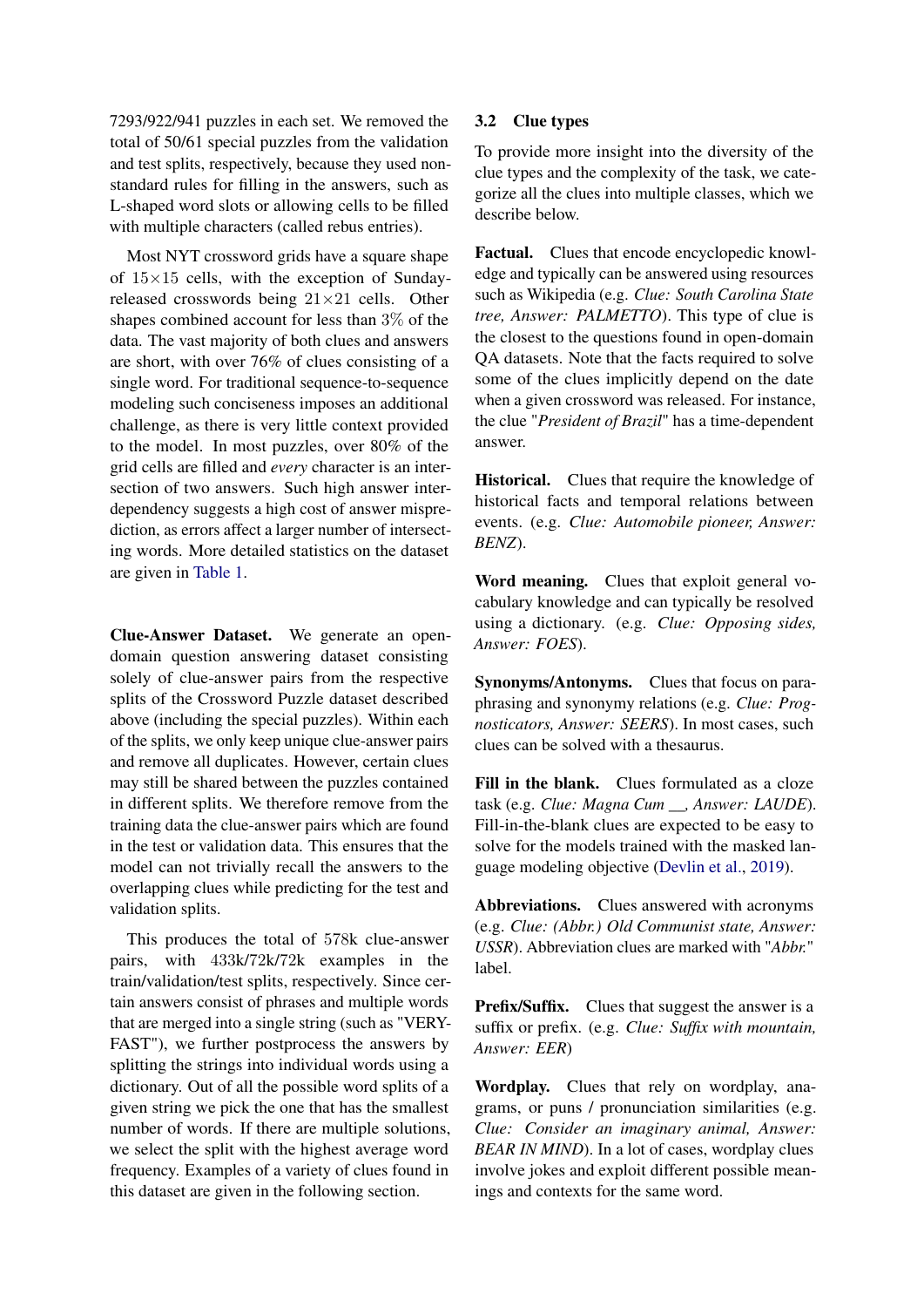<span id="page-4-0"></span>

Figure 2: Class distribution of the 1000 manually annotated test examples.

Cross-lingual. Clues that either explicitly use words from other languages, or imply a specific language-dependent form of the answer. (e.g. *Clue: Sunrise dirección, Answer: ESTE*).

Clues dependent on other clues. Clues the answer to which can be provided only after a different clue has been solved (e.g. *Clue: Last words of 45 Across*). Although rare, this category of clues suggests that the entire puzzle has to be solved in certain order.

To understand the distribution of these classes, we randomly selected 1000 examples from the test split of the data and manually annotated them. [Fig](#page-4-0)[ure 2](#page-4-0) illustrates the class distribution of the annotated examples, showing that the Factual class covers a little over a third of all examples. The synonyms/antonyms, word meaning and wordplay classes taken together comprise 50% of the data. The remaining 20% are taken by fill-in-the-blank and historical clues, as well as the low-frequency classes (comprising less than or around 1%), which include abbreviation, dependent, prefix/suffix and cross-lingual clues. We illustrate each one of these classes in the [Figure 1.](#page-1-0)

# <span id="page-4-2"></span>3.3 Evaluation metrics

In this section, we describe the performance metrics we introduce for the two subtasks.

Clue-Answer Task. For the clue-answer task, we use the following metrics:

• Exact Match (EM). Model output matches the ground-truth answer exactly.

<span id="page-4-1"></span>

|                                                | Train                        | <b>Validation Test</b>       |                              |  |  |  |  |
|------------------------------------------------|------------------------------|------------------------------|------------------------------|--|--|--|--|
|                                                |                              | Clue-Answer dataset          |                              |  |  |  |  |
| $#$ clues<br>avg/median clue<br>length (words) | 4,33,033<br>4.0/3            | 72,303<br>4.2/4              | 72,939<br>4.2/4              |  |  |  |  |
| avg/median<br>ans.<br>length (chars)           | 5.5/5                        | 5.7/5                        | 5.6/5                        |  |  |  |  |
| avg/median ans.<br>length (words)              | 1.3/1                        | 1.3/1                        | 1.3/1                        |  |  |  |  |
|                                                | Crossword Puzzle dataset     |                              |                              |  |  |  |  |
| # puzzles<br>$avg/median \#$ of<br>clues       | 7,293<br>83.5/76             | 872.<br>83.6/76              | 879<br>82.9/76               |  |  |  |  |
| avg cols $\times$ rows<br>% of cells filled    | $15.9 \times 15.9$<br>82.20% | $15.9 \times 15.9$<br>80.20% | $15.8 \times 15.8$<br>81.20% |  |  |  |  |

Table 1: The full statistics on the two versions of the released datasets.

• Contains (In). Model output contains the ground-truth answer as a contiguous substring

Since the ground-truth answers do not contain diacritics, accents, punctuation and whitespace characters, we also consider normalized versions of the above metrics, in which these are stripped from the model output prior to computing the metric. We will refer to them as  $EM_{norm}$  and  $In_{norm}$ ,

We report these metrics for top- $k$  predictions, where  $k$  varies from 1 to 20.

Crossword Puzzle Task. To evaluate the performance of the crossword puzzle solver, we propose to compute the following two metrics:

• Character Accuracy (Acc<sub>char</sub>). Percentage of characters in the predicted crossword solution that match the ground-truth solution.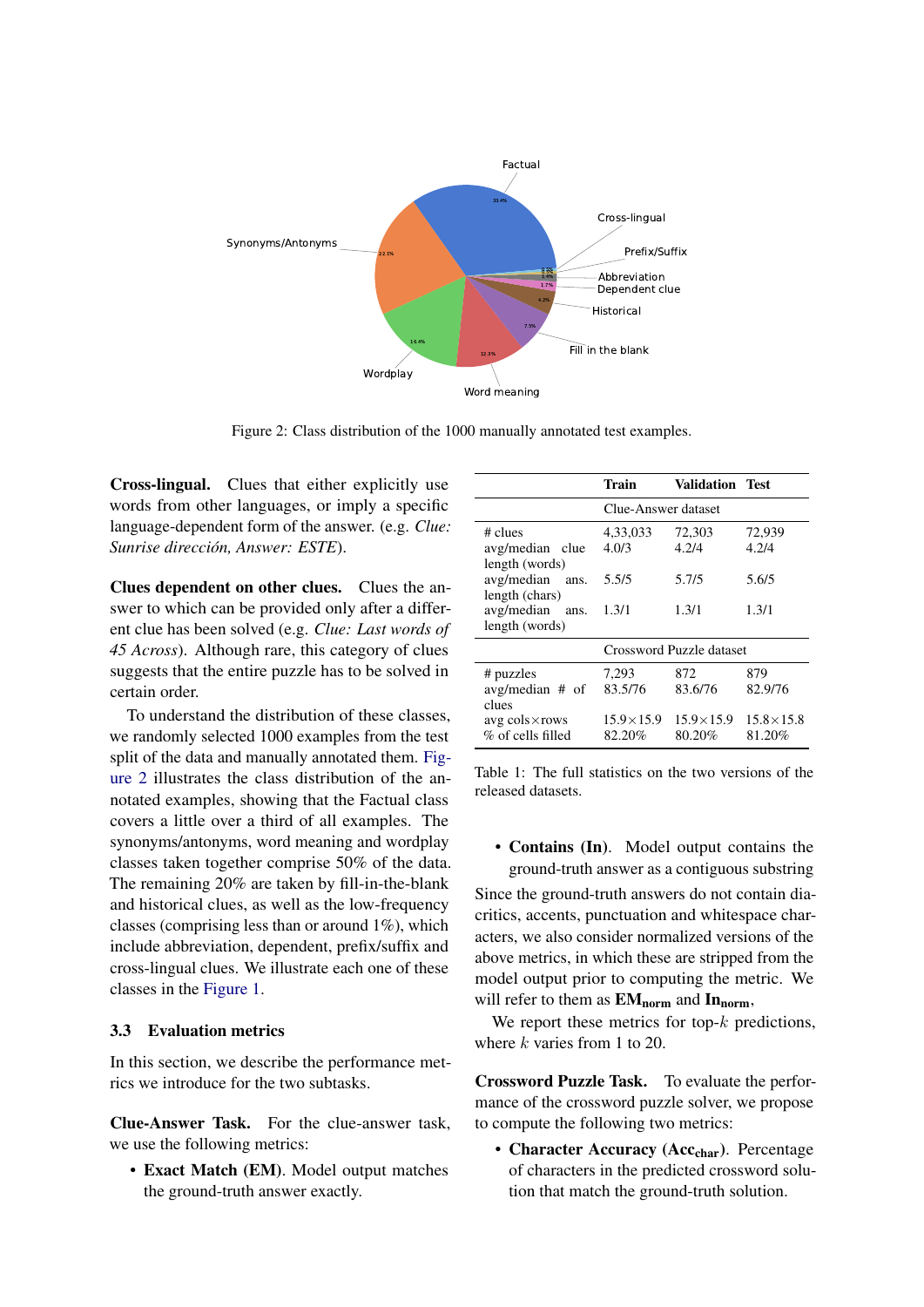• Word Accuracy (Acc<sub>word</sub>). Percentage of words in the predicted crossword solution that match the ground-truth solution.

Since the clue-answering system might not be able to generate the right answers for some of the clues, it may only be possible to produce a partial solution to a puzzle. The crossword puzzle solver will fail to produce a solution when the answer candidate list for a clue does not contain the correct answer. To prevent this from happening, the character cells which belong to that clue's answer must be removed from the puzzle grid, unless the characters are shared by other clues. We propose two additional metrics to track what percentage of the puzzle needs to be redacted to produce a partial solution:

- Word Removal (Rem<sub>word</sub>). % of words that need to be removed from the puzzle to produce a partial solution.
- Character Removal (Rem<sub>word</sub>). % of characters that need to be removed from the puzzle grid to produce a partial solution.

The motivation for introducing the removal metrics is to indicate the amount of constraint relaxation. For instance, a completely relaxed puzzle grid, where many character cells have been removed, such that the grid has no word intersection constraints left, could be considered "solved" by selecting any candidates from the answer candidate lists at random. However, this solution will mostly be incorrect when compared to the gold puzzle solution. As the word and character removal percentage increases, the potential for correctly solving the remaining puzzle is expected to decrease, since the under-constrained answer cells in the grid can be incorrectly filled by other candidates (which may not be the right answers). The removal metrics are thus complementary to word and character level accuracy.

# 4 Baselines

Our baseline approach is a two-step solution that treats each subtask separately. We first develop a set of baseline systems that solve the question answering problem, ignoring the grid-imposed answer interdependencies. We use seq-to-seq and retrieval-augmented Transformer baselines for this subtask. We feed generated answer candidates to a crossword solver in order to complete the puzzle and evaluate the produced puzzle solutions.

#### 4.1 Clue-Answer Task Baselines

Sequence-to-sequence baselines. We fine-tune two sequence-to-sequence models on the clueanswer training data. We select two widely known models, BART [\(Lewis et al.,](#page-9-9) [2019\)](#page-9-9) and T5 [\(Raffel](#page-10-14) [et al.,](#page-10-14) [2019\)](#page-10-14), which achieved state-of-the-art results on a set of generative tasks, including specifically abstractive QA involving commonsense and multihop reasoning [\(Fan et al.,](#page-9-10) [2019;](#page-9-10) [Khashabi et al.,](#page-9-11) [2018;](#page-9-11) [Zhang et al.,](#page-11-2) [2018\)](#page-11-2).

We train both models for 8 epochs with the learning rate of  $5 \times 10^{-5}$ , and a batch size of 60. <sup>[3](#page-0-0)</sup>

Retrieval-augmented generation. T5 and BART store world knowledge implicitly in their parameters and are known to hallucinate facts [\(Maynez et al.,](#page-10-15) [2020\)](#page-10-15). Recently, a new method called retrieval-augmented generation (RAG) [\(Lewis et al.,](#page-9-12) [2020\)](#page-9-12) has been introduced for opendomain question answering. This method involves a Transformer encoder to encode the question and a decoder to generate the answer [\(Vaswani et al.,](#page-10-16) [2017\)](#page-10-16), but the encoded query is supplemented with relevant excerpts retrieved from an external textual corpus via Maximum Inner Product Search (MIPS); the entire neural network is trained end-to-end. Due to a built-in retrieval mechanism for performing a soft search over a large collection of external documents, such systems are capable of producing stronger results on knowledge-intensive open-domain question answering tasks than the vanilla sequence-to-sequence generative models and are more factually accurate [\(Shuster et al.,](#page-10-17) [2021\)](#page-10-17). Motivated by this, we train RAG models to extract knowledge from two separate external sources of knowledge:

- (a) RAG-wiki uses a full Wikipedia dump from December 2018. Following existing work [Lewis et al.](#page-9-12) [\(2020\)](#page-9-12); [Karpukhin et al.](#page-9-13) [\(2020\)](#page-9-13); [Lee et al.](#page-9-14) [\(2019\)](#page-9-14), each Wikipedia article is split into disjoint 100-word chunks, resulting in a total of 21M passages.
- (b) RAG-dict uses several English dictionaries and thesauri sources, including Wiktionary<sup>[4](#page-0-0)</sup>, Merriam-Webster<sup>[5](#page-0-0)</sup>, and Google's English dic-tionary by Oxford Languages.<sup>[6](#page-0-0)</sup>

 $3$ We use BART-large with approximately 406M parameters and T5-base model with approximately 220M parameters, respectively.

<sup>4</sup><https://www.wiktionary.org/>

<sup>5</sup><https://dictionaryapi.com/>

<sup>6</sup>Accessed via <https://dictionaryapi.dev/>.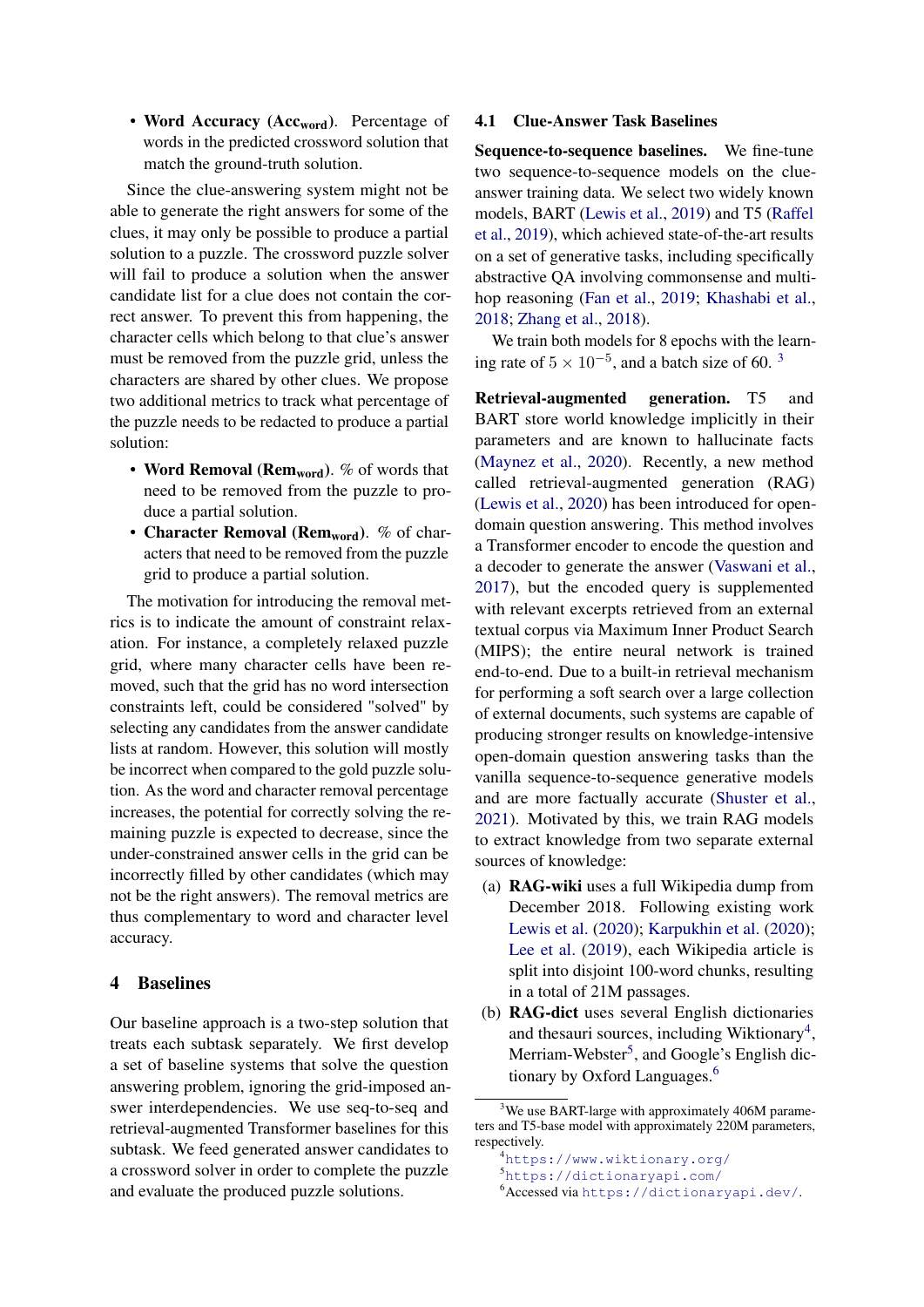<span id="page-6-0"></span>

|                   | $Top-1$ |                             |      | $Top-10$                      |      |             | $Top-20$ |                               |      |                    |      |                             |
|-------------------|---------|-----------------------------|------|-------------------------------|------|-------------|----------|-------------------------------|------|--------------------|------|-----------------------------|
|                   | EM      | $\mathbf{EM}_{\text{norm}}$ | In   | $\mathbf{In}_{\mathrm{norm}}$ | EM   | $EM_{norm}$ | - In     | $\mathbf{In}_{\mathrm{norm}}$ | EМ   | EM <sub>norm</sub> | In   | $\mathbf{ln}_{\text{norm}}$ |
| T5-base           | 8.4     | 9.5                         | 8.7  | 9.9                           | 18.7 | 20.8        | 19.8     | 22.0                          | 22.2 | 24.6               | 23.8 | 26.3                        |
| <b>BART-large</b> | 13.8    | 16.1                        | 15.0 | 17.6                          | 31.0 | 36.7        | 32.4     | 38.0                          | 34.0 | 40.1               | 35.3 | 41.3                        |
| RAG wiki          | 24.2    | 26.0                        | 24.9 | 26.7                          | 46.8 | 49.8        | 48.6     | 51.6                          | 50.6 | 53.9               | 53.4 | 56.7                        |
| RAG dict          | 24.0    | 25.8                        | 24.6 | 26.5                          | 46.0 | 48.9        | 48.0     | 50.9                          | 50.0 | 53.2               | 53.0 | 56.2                        |

Table 2: Performance of baseline systems on the Clue Answering dataset. *EM* and *In* stand for the "Exact-match" and "Contains" metrics as described in Section [3.3.](#page-4-2) The computed metrics are shown for top-1, top-10, and top-20 predictions for a given model.

For both of these models, we use the retriever embeddings pretrained on the Natural Questions corpus [Kwiatkowski et al.](#page-9-15) [\(2019b\)](#page-9-15) in order to prime the MIPS retrieval to return meaningful entries [\(Lewis et al.,](#page-9-12) [2020\)](#page-9-12). We train with a batch size of 8, label smoothing set to 0.1, dropout probability of 0.1, weight decay rate of 0.001, and a learning rate of  $3 \times 10^{-5}$  for 8 epochs.

#### <span id="page-6-1"></span>4.2 Crossword Puzzle Task

A crossword puzzle can be cast as an instance of a satisfiability problem, and its solution represents a particular character assignment so that all the constraints of the puzzle are met. Under such formulation, three main conditions have to be satisfied: (1) the answer candidates for every clue must come from a set of words that answer the question, (2) they must have the exact length specified by the corresponding grid entry, and (3) for every pair of words that intersect in the puzzle grid, acceptable word assignments must have the same character at the intersection offset.

This class of problems can be modelled through Satisfiability Modulo Theories (SMT). SMT is a generalization of Boolean Satisfiability problem (SAT) in which some of the binary variables are replaced by first-order logic predicates over a set of non-binary variables. In the case of crosswords, a variable represents one character in the crossword grid which can be assigned a single letter of the English alphabet and 0 through 9 digit values. This is further subject to the constraints mentioned above which can be formulated with the equality operator and Boolean logical operators: AND and OR. For example, a word slot of length 3 where the candidate answers are "ESC", "DEL" or "CMD" can be

formalised as:

$$
\{v_1 = E \text{ AND } v_2 = S \text{ AND } v_3 = C\}
$$
  

$$
OR
$$
  

$$
\{v_1 = D \text{ AND } v_2 = E \text{ AND } v_3 = L\}
$$
  

$$
OR
$$
  

$$
\{v_1 = C \text{ AND } v_2 = M \text{ AND } v_3 = D\}
$$

To solve the entire crossword puzzle, we use the formulation that treats this as an SMT problem. We modify an open source implementation<sup>[7](#page-0-0)</sup> of this formulation based on Z3 SMT solver [\(de Moura and](#page-9-16) [Bjørner,](#page-9-16) [2008\)](#page-9-16). The answer length and intersection constraints are imposed on the variable assignment, as specified by the input crossword grid.

We take the top- $k$  predictions from our baseline models and for each prediction, select all possible substrings of required length as answer candidates. For simplicity, we exclude from our consideration all the crosswords with a single cell containing more than one English letter in it.

Our current baseline constraint satisfaction solver is limited in that it simply returns "notsatisfied" (nosat) for a puzzle where no valid solution exists, that is, when *all* the hard constraints of the puzzle are not met by the inputs. Since the candidate lists for certain clues might not meet all the constraints, this results in a nosat solution for almost all crossword puzzles, and we are not able to extract partial solutions. To bypass this issue and produce partial solutions, we pre-filter each clue with an oracle that only allows those clues into the SMT solver for which the actual answer is available as one of the candidates.

#### 5 Results

#### 5.1 Clue-Answer Task

In [Table 2](#page-6-0) we report the Top-1, Top-10 and Top-20 match accuracies for the four evaluation metrics

```
https://github.com/pncnmnp/
Crossword-Solver
```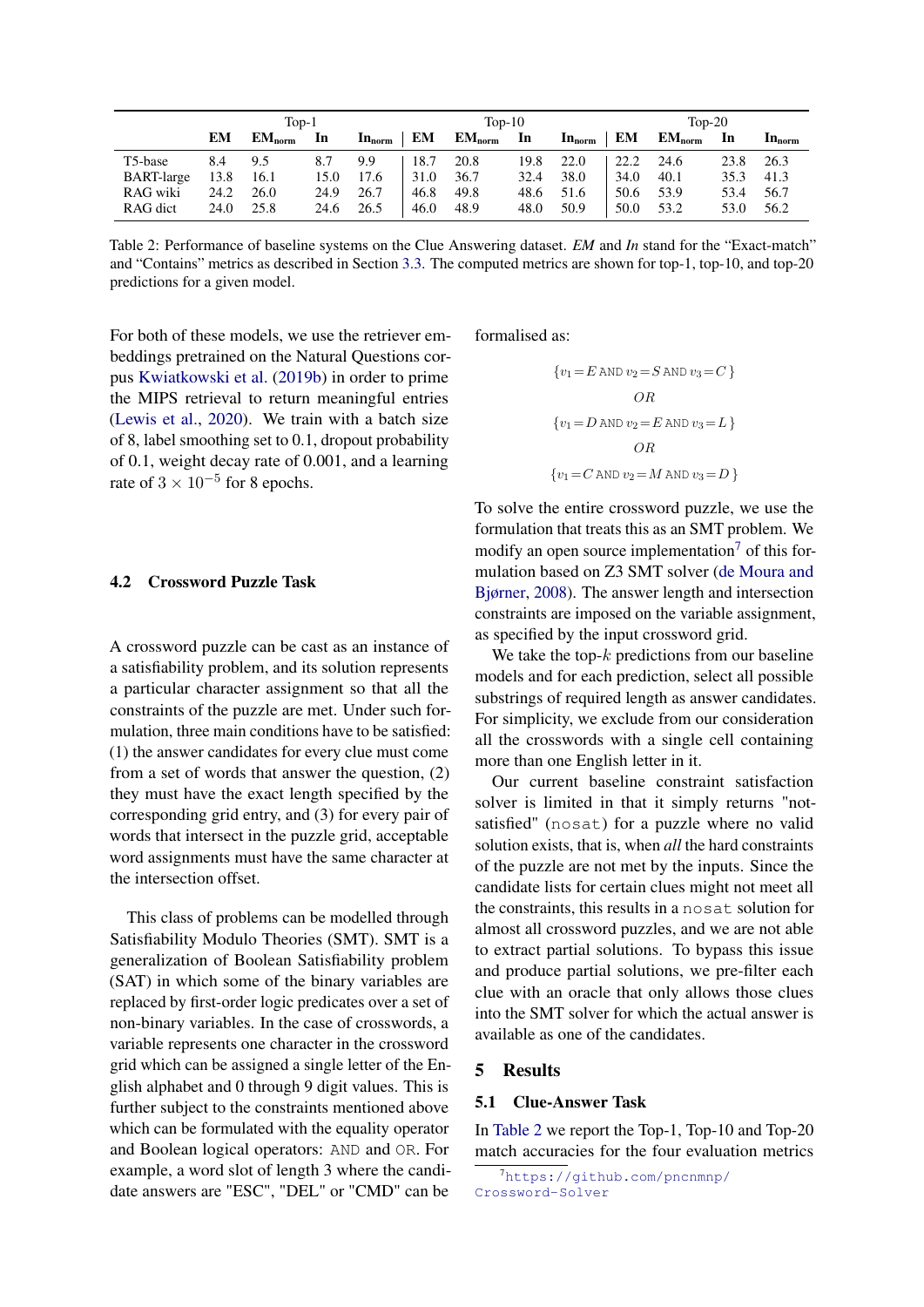<span id="page-7-0"></span>

| Model       | Solving Accuracy               |      | <b>Puzzle Removed</b> |         |  |
|-------------|--------------------------------|------|-----------------------|---------|--|
|             | Acc <sub>char</sub><br>Accword |      | <b>Remword</b>        | Remchar |  |
| <b>BART</b> | 16.6                           | 28.4 | 55.6                  | 43.4    |  |
| RAG wiki    | 23.8                           | 37.8 | 40.3                  | 26.3    |  |
| RAG dict    | 22.1                           | 35.9 | 40.8                  | 26.8    |  |

Table 3: Performance of baseline systems on the Crossword Puzzle dataset. We report the exact-match metric for top-20 predictions of the baseline models listed.

defined in Section [3.3.](#page-4-2)

Our results [\(Table 2\)](#page-6-0) suggest a high difficulty of the clue-answer dataset, with the best achieved accuracy metric staying under 30% for the top-1 model prediction. Even top-20 predictions have an almost 40% chance of not containing the groundtruth answer anywhere within the generated strings. Generative Transformer models such as T5-base and BART-large perform poorly on the clue-answer task, however, the model accuracy across most metrics almost doubles when switching from T5 base (with 220M parameters) to BART-large (with 400M parameter).

Our strongest baseline, RAG-wiki and RAG-dict, achieve 50.6 and 50.0 exact-match accuracies on the clue-answer dataset, respectively. The  $In_{norm}$ score, which looks at whether any substrings in the generated answer match the ground truth – and which can be seen an upper bound on the model's ability to solve the puzzle – is slightly higher, at 56.7 for RAG-wiki and 56.2 for RAG-dict.

Not surprisingly, these results show that the additional step of retrieving Wikipedia or dictionary entries increases the accuracy considerably compared to the fine-tuned sequence-to-sequence models such as BART which store this information in its parameters. The normalized metrics which remove diacritics, punctuation and whitespace bring the accuracy up by 2-6%, depending on the model.

We examined the top-20 exact-match predictions generated by RAG-wiki and RAG-dict and find that both models are in agreement in terms of answer matches for around 85% of the test set. In other words, both models either correctly predict the ground truth answer or both fail to do so.

# 5.2 Crossword Puzzle Task

The baseline performance on the entire crossword puzzle dataset shows there is significant room for improvement of the existing architectures (see [Ta](#page-7-0)[ble 3\)](#page-7-0). Our best model, RAG-wiki, correctly fills in the answers for only 26% (on average) of the total number of puzzle clues, despite having a much higher performance on the clue-answer task, i.e. measured independently from the crossword grid [\(Table 2\)](#page-6-0). This is explained by the fact that the clues with no ground-truth answer present among the candidates have to be removed from the puzzles in order for the solver to converge, which in turn relaxes the interdependency constraints too much, so that a filled answer may be selected from the set of candidates almost at random. Despite that, the baseline solver is able to solve over a quarter of each the puzzle on average.

# 6 Qualitative analysis

Evaluation on the annotated subset of the data reveals that some clue types present significantly higher levels of difficulty than others (see [Table 4\)](#page-8-0). In particular, all of our baseline systems struggle with the clues requiring reasoning in the context of historical knowledge. As expected, all of the models demonstrate much stronger performance on the factual and word-meaning clue types, since the relevant answer candidates are likely to be found in the Wikipedia data used for pre-training. We observe the biggest differences between BART and RAG performance for the "abbreviation" and the "prefixsuffix" categories. The document retrieval step in RAG allows for more efficient matching of supporting documents, leading to generation of more relevant answer candidates. For instance, the clue *"Warehouse abbr."* results in *"pkg"* and *"bldg"* candidates among RAG predictions, whereas BART generates abstract and largely irrelevant strings.

Our manual inspection of model predictions suggest that both BART and RAG correctly infer the grammatical form of the answer from the formulation of the clue. For example, the clue *"Stitched"* produces the candidate answers *"Sewn"* and *"Made"*, and the clue *"Word repeated after "Que""* triggers mostly Spanish and French generations (e.g. *"Avec"* or *"Sera"*).

As previously stated RAG-wiki and RAG-dict largely agree with each other with respect to the ground truth answers. We qualitatively assessed instances where either RAG-wiki or RAG-dict predict the answer correctly in [Appendix A.](#page-11-3)

# 7 Discussion and Future Work

The presented task is challenging to approach in an end-to-end model fashion. There are several reasons for this, which we discuss below.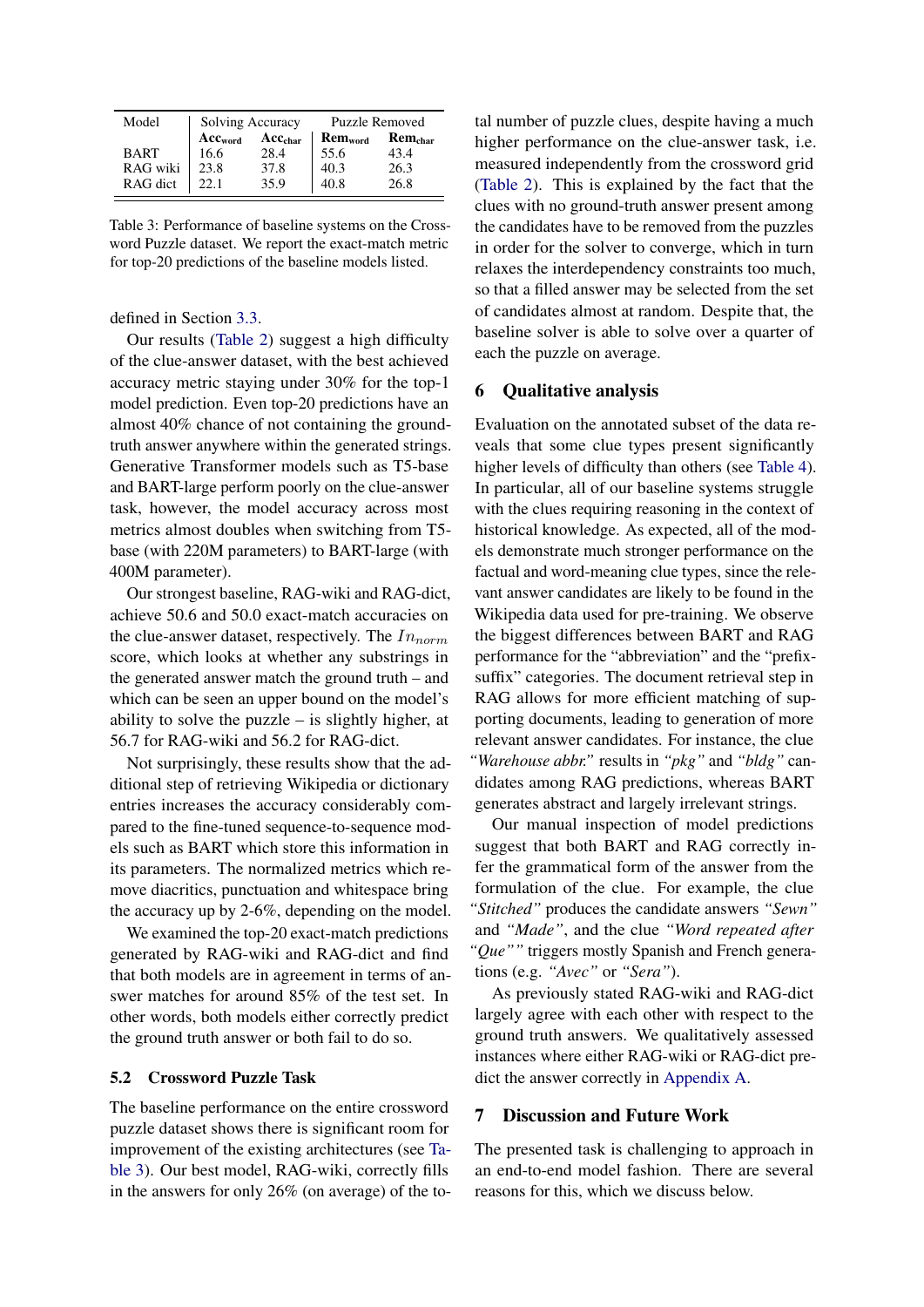<span id="page-8-0"></span>

| Model       | Fact. | Hist. | Meaning | Syn./Ant. | Blank | Abbr. | Pref./Suf. | Wordplay | X-lingual | Dependent |
|-------------|-------|-------|---------|-----------|-------|-------|------------|----------|-----------|-----------|
| <b>BART</b> | 40.4  | 19.0  | 43.9    | 40.3      | 36.0  | 42.9  | 20.0       | 33.5     | 40.0      | $0.0\,$   |
| RAG-wiki    | 53.9  | 28.6  | 55.3    | 46.6      | 60.0  | 60.0  | 60.0       | 43.9     | 60.0      | 11.8      |
| RAG-dict    | 54.2  | 35.7  | 52.8    | 48.9      | 61.3  | 85.7  | 60.0       | 46.3     | 40.0      | 11.8      |

Table 4: Performance of models across clue types in the exact match, top-20 setting. Evaluation performed on a 1000 clue subset of the test set which were manually annotated across clue categories.

Character-level outputs. Commonly used Transformer decoders do not produce characterlevel outputs and produce BPE and wordpieces instead, which creates a problem for a potential end-to-end neural crossword solver. One possible solution can be the modification of the loss term, designed with character-based output logits instead of BPE since the crossword grid constraints are at a single cell- (i.e. character-) level. There is some work done in the character-level output transformer encoders such as [Ma et al.](#page-10-18) [\(2020\)](#page-10-18). However, to our best knowledge there is no major generative Transformer architecture which supports character-level outputs yet, we intend to explore this avenue further in future work to develop an end-to-end neural crossword solver.

SMT solver constraints. As mentioned earlier, our current baseline solver does not allow partial solutions, and we rely on pre-filtering using the oracle from the ground-truth answers. Although this strategy is flawed for the obvious use of the oracle, the alternatives are currently either computationally intractable or too lossy. One such strategy is to remove k clues at a time, starting with  $k = 1$ and progressively increasing the number of clues removed until the remaining relaxed puzzle can be solved – which has the complexity of  $O(2^n)$ , where  $n$  is the total number of clues in the puzzle. Another approach we tried was to relax certain constraints of the puzzle grid, maximally satisfying as many constraints as possible, which is formally known as the maximal satisfaction problem (MAX-SAT). This is a NP-hard problem for which it is hard to find approximate solutions [\(Papadimitriou,](#page-10-19) [1994\)](#page-10-19).

Our initial foray into such approximate solvers [\(Previti and Marques-Silva,](#page-10-20) [2013;](#page-10-20) [Liffiton and Ma](#page-10-21)[lik,](#page-10-21) [2013\)](#page-10-21) produced severely under-constrained puzzles with garbage character entries. Further work needs to be done to extend this solver to handle partial solutions elegantly without the need for an oracle, this could be addressed with probabilistic and weighted constraint satisfaction solvers, in line with the work by [Littman et al.](#page-10-12) [\(2002\)](#page-10-12); [Keim](#page-9-17)

[et al.](#page-9-17) [\(1999\)](#page-9-17) and [Ginsberg](#page-9-6) [\(2011\)](#page-9-6), but without the dependency on the past crossword clues.

# 8 Conclusion

We present a new challenging task of solving crossword puzzles and present the New York Times Crosswords Dataset, which can be approached at a QA-like level of individual clue-answer pairs, or at the level of an entire puzzle, with imposed answer interdependency constraints. This new benchmark contains a broad range of clue types that require diverse reasoning components. We carry out a set of baseline experiments that indicate the overall difficulty of this task for the current systems, including retrieval-augmented SOTA models for open-domain question answering. We also discuss the technical challenges in building a crossword solver and obtaining partial solutions as well as in the design of end-to-end systems for this task. We hope that the NYT Crosswords task would define a new high bar for the AI systems.

### 9 Ethical Considerations

The New York Times daily crossword puzzles are a copyright of the New York Times. We have obtained preliminary approval from the New York Times to release this data under a non-commercial and research use license, and are in the process of finalizing the exact licensing terms and distribution channels with the NYT legal department.

### 10 Acknowledgments

We would like to thank the anonymous reviewers for their careful and insightful review of our manuscript and their feedback. We would like to thank Parth Parikh for the permission to modify and reuse parts of their crossword solver<sup>[7](#page-0-0)</sup>. We are grateful to New York Times staff for their support of this project. This project is funded in part by an NSF CAREER award to Anna Rumshisky (IIS-1652742).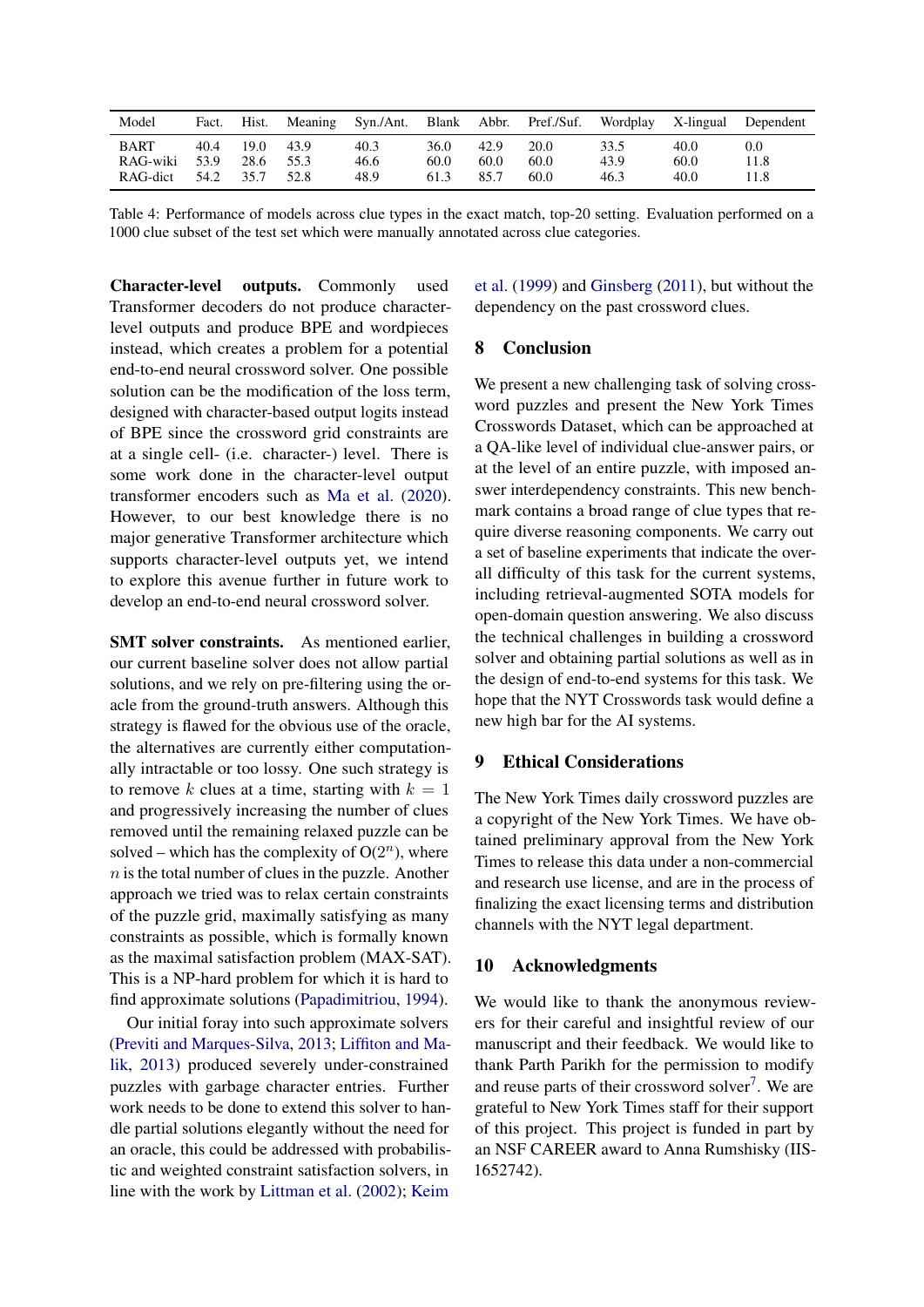# References

- <span id="page-9-7"></span>Gianni Barlacchi, Massimo Nicosia, and Alessandro Moschitti. 2014. [Learning to rank answer candi](https://doi.org/10.3115/v1/W14-1605)[dates for automatic resolution of crossword puzzles.](https://doi.org/10.3115/v1/W14-1605) In *Proceedings of the Eighteenth Conference on Computational Natural Language Learning*, pages 39–48, Ann Arbor, Michigan. Association for Computational Linguistics.
- <span id="page-9-3"></span>Jonathan Berant, Andrew Chou, Roy Frostig, and Percy Liang. 2013. Semantic parsing on freebase from question-answer pairs. In *Proceedings of the 2013 conference on empirical methods in natural language processing*, pages 1533–1544.
- <span id="page-9-4"></span>Antoine Bordes, Nicolas Usunier, Sumit Chopra, and Jason Weston. 2015. Large-scale simple question answering with memory networks. *arXiv preprint arXiv:1506.02075*.
- <span id="page-9-16"></span>Leonardo de Moura and Nikolaj Bjørner. 2008. Z3: An efficient smt solver. In *Tools and Algorithms for the Construction and Analysis of Systems*, pages 337– 340, Berlin, Heidelberg. Springer Berlin Heidelberg.
- <span id="page-9-8"></span>Jacob Devlin, Ming-Wei Chang, Kenton Lee, and Kristina Toutanova. 2019. Bert: Pre-training of deep bidirectional transformers for language understanding. In *Proceedings of the 2019 Conference of the North American Chapter of the Association for Computational Linguistics: Human Language Technologies, Volume 1 (Long and Short Papers)*, pages 4171–4186.
- <span id="page-9-2"></span>Dheeru Dua, Ananth Gottumukkala, Alon Talmor, Sameer Singh, and Matt Gardner. 2019. Orb: An open reading benchmark for comprehensive evaluation of machine reading comprehension. In *EMNLP 2019 MRQA Workshop*, page 147.
- <span id="page-9-5"></span>Marco Ernandes, Giovanni Angelini, and Marco Gori. 2005. Webcrow: A web-based system for crossword solving. In *Proceedings of the 20th National Conference on Artificial Intelligence - Volume 3*, AAAI'05, page 1412–1417. AAAI Press.
- <span id="page-9-10"></span>Angela Fan, Yacine Jernite, Ethan Perez, David Grangier, Jason Weston, and Michael Auli. 2019. [ELI5:](https://doi.org/10.18653/v1/P19-1346) [Long form question answering.](https://doi.org/10.18653/v1/P19-1346) In *Proceedings of the 57th Annual Meeting of the Association for Computational Linguistics*, pages 3558–3567, Florence, Italy. Association for Computational Linguistics.
- <span id="page-9-6"></span>Matthew L Ginsberg. 2011. Dr. fill: Crosswords and an implemented solver for singly weighted csps. *Journal of Artificial Intelligence Research*, 42:851–886.
- <span id="page-9-0"></span>Di Jin, Zhijing Jin, Joey Tianyi Zhou, and Peter Szolovits. 2020. Is bert really robust? a strong baseline for natural language attack on text classification and entailment. In *Proceedings of the AAAI conference on artificial intelligence*, volume 34, pages 8018–8025.
- <span id="page-9-13"></span>Vladimir Karpukhin, Barlas Oguz, Sewon Min, Patrick Lewis, Ledell Wu, Sergey Edunov, Danqi Chen, and Wen-tau Yih. 2020. [Dense passage retrieval for](https://doi.org/10.18653/v1/2020.emnlp-main.550) [open-domain question answering.](https://doi.org/10.18653/v1/2020.emnlp-main.550) In *Proceedings of the 2020 Conference on Empirical Methods in Natural Language Processing (EMNLP)*, pages 6769– 6781, Online. Association for Computational Linguistics.
- <span id="page-9-17"></span>Greg A. Keim, Noam M. Shazeer, Michael L. Littman, Sushant Agarwal, Catherine M. Cheves, Joseph Fitzgerald, Jason Grosland, Fan Jiang, Shannon Pollard, and Karl Weinmeister. 1999. Proverb: The probabilistic cruciverbalist. In *Proceedings of the Sixteenth National Conference on Artificial Intelligence and the Eleventh Innovative Applications of Artificial Intelligence Conference Innovative Applications of Artificial Intelligence*, AAAI '99/IAAI '99, page 710–717, USA. American Association for Artificial Intelligence.
- <span id="page-9-11"></span>Daniel Khashabi, Snigdha Chaturvedi, Michael Roth, Shyam Upadhyay, and Dan Roth. 2018. [Looking be](https://doi.org/10.18653/v1/N18-1023)[yond the surface: A challenge set for reading com](https://doi.org/10.18653/v1/N18-1023)[prehension over multiple sentences.](https://doi.org/10.18653/v1/N18-1023) In *Proceedings of the 2018 Conference of the North American Chapter of the Association for Computational Linguistics: Human Language Technologies, Volume 1 (Long Papers)*, pages 252–262, New Orleans, Louisiana. Association for Computational Linguistics.
- <span id="page-9-1"></span>Tom Kwiatkowski, Jennimaria Palomaki, Olivia Redfield, Michael Collins, Ankur Parikh, Chris Alberti, Danielle Epstein, Illia Polosukhin, Jacob Devlin, Kenton Lee, et al. 2019a. Natural questions: A benchmark for question answering research. *Transactions of the Association for Computational Linguistics*, 7:453–466.
- <span id="page-9-15"></span>Tom Kwiatkowski, Jennimaria Palomaki, Olivia Redfield, Michael Collins, Ankur Parikh, Chris Alberti, Danielle Epstein, Illia Polosukhin, Matthew Kelcey, Jacob Devlin, Kenton Lee, Kristina N. Toutanova, Llion Jones, Ming-Wei Chang, Andrew Dai, Jakob Uszkoreit, Quoc Le, and Slav Petrov. 2019b. Natural questions: a benchmark for question answering research. *Transactions of the Association of Computational Linguistics*.
- <span id="page-9-14"></span>Kenton Lee, Ming-Wei Chang, and Kristina Toutanova. 2019. [Latent retrieval for weakly supervised open](https://doi.org/10.18653/v1/P19-1612) [domain question answering.](https://doi.org/10.18653/v1/P19-1612) In *Proceedings of the 57th Annual Meeting of the Association for Computational Linguistics*, pages 6086–6096, Florence, Italy. Association for Computational Linguistics.
- <span id="page-9-9"></span>Mike Lewis, Yinhan Liu, Naman Goyal, Marjan Ghazvininejad, Abdelrahman Mohamed, Omer Levy, Ves Stoyanov, and Luke Zettlemoyer. 2019. Bart: Denoising sequence-to-sequence pre-training for natural language generation, translation, and comprehension. *arXiv preprint arXiv:1910.13461*.
- <span id="page-9-12"></span>Patrick Lewis, Ethan Perez, Aleksandra Piktus, Fabio Petroni, Vladimir Karpukhin, Naman Goyal, Hein-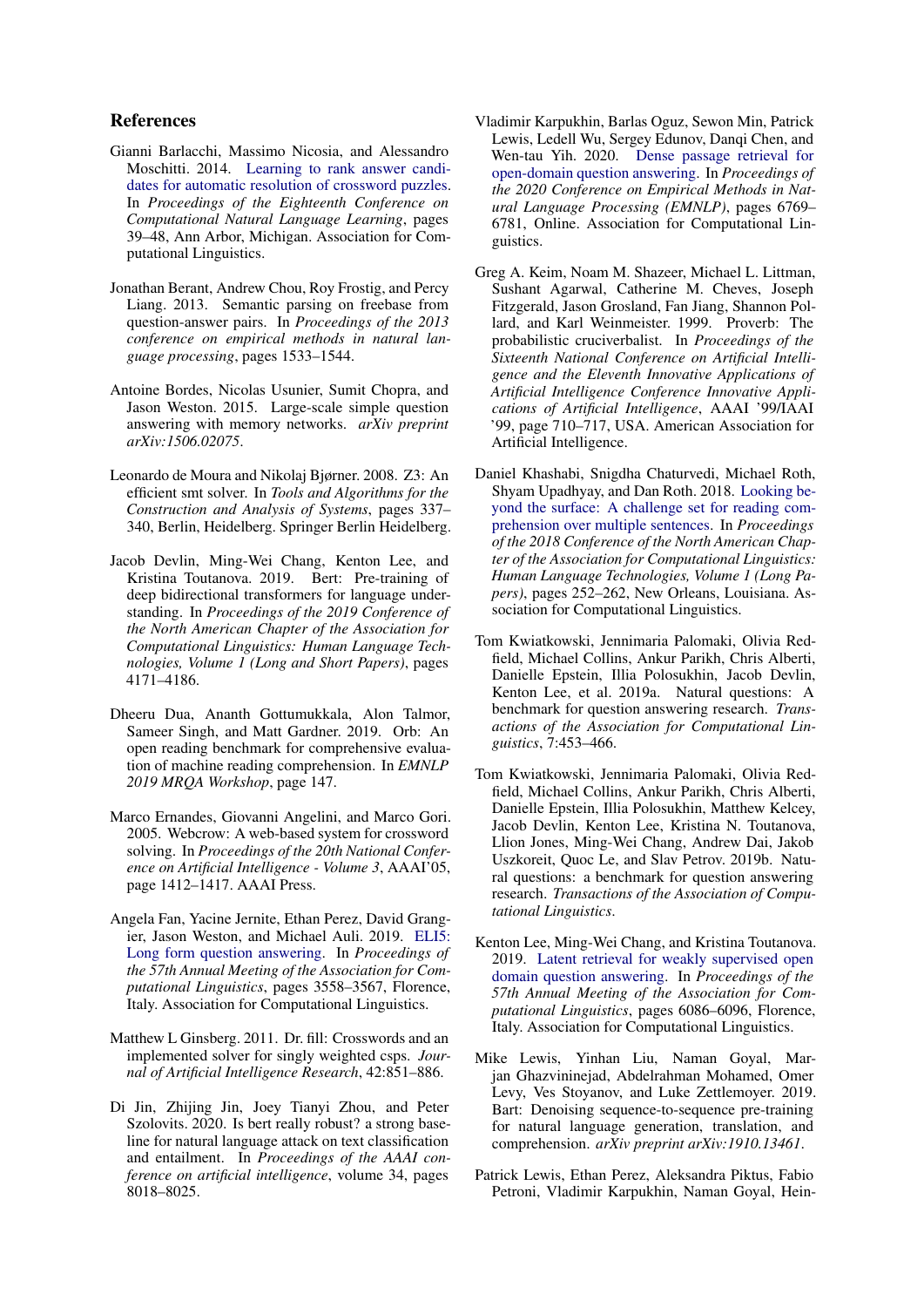rich Küttler, Mike Lewis, Wen-tau Yih, Tim Rocktäschel, Sebastian Riedel, and Douwe Kiela. 2020. [Retrieval-augmented generation for knowledge](https://proceedings.neurips.cc/paper/2020/file/6b493230205f780e1bc26945df7481e5-Paper.pdf)[intensive nlp tasks.](https://proceedings.neurips.cc/paper/2020/file/6b493230205f780e1bc26945df7481e5-Paper.pdf) In *Advances in Neural Information Processing Systems*, volume 33, pages 9459– 9474. Curran Associates, Inc.

- <span id="page-10-21"></span>Mark H Liffiton and Ammar Malik. 2013. Enumerating infeasibility: Finding multiple muses quickly. In *International Conference on Integration of Constraint Programming, Artificial Intelligence, and Operations Research*, pages 160–175. Springer.
- <span id="page-10-12"></span>Michael L. Littman, Greg A. Keim, and Noam Shazeer. 2002. [A probabilistic approach to solving crossword](https://doi.org/https://doi.org/10.1016/S0004-3702(01)00114-X) [puzzles.](https://doi.org/https://doi.org/10.1016/S0004-3702(01)00114-X) *Artificial Intelligence*, 134(1):23–55.
- <span id="page-10-18"></span>Wentao Ma, Yiming Cui, Chenglei Si, Ting Liu, Shijin Wang, and Guoping Hu. 2020. [CharBERT:](https://doi.org/10.18653/v1/2020.coling-main.4) [Character-aware pre-trained language model.](https://doi.org/10.18653/v1/2020.coling-main.4) In *Proceedings of the 28th International Conference on Computational Linguistics*, pages 39–50, Barcelona, Spain (Online). International Committee on Computational Linguistics.
- <span id="page-10-15"></span>Joshua Maynez, Shashi Narayan, Bernd Bohnet, and Ryan McDonald. 2020. [On faithfulness and factu](https://doi.org/10.18653/v1/2020.acl-main.173)[ality in abstractive summarization.](https://doi.org/10.18653/v1/2020.acl-main.173) In *Proceedings of the 58th Annual Meeting of the Association for Computational Linguistics*, pages 1906–1919, Online. Association for Computational Linguistics.
- <span id="page-10-1"></span>Tom McCoy, Ellie Pavlick, and Tal Linzen. 2019. [Right for the Wrong Reasons: Diagnosing Syntactic](https://doi.org/10.18653/v1/P19-1334) [Heuristics in Natural Language Inference.](https://doi.org/10.18653/v1/P19-1334) In *Proceedings of the 57th Annual Meeting of the Association for Computational Linguistics*, pages 3428– 3448, Florence, Italy. Association for Computational Linguistics.
- <span id="page-10-10"></span>Anav Mehta. 2021. Reinforcement learning for constraint satisfaction game agents (15-puzzle, minesweeper, 2048, and sudoku). *arXiv preprint arXiv:2102.06019*.
- <span id="page-10-4"></span>Timothy Niven and Hung-Yu Kao. 2019. Probing neural network comprehension of natural language arguments. In *Proceedings of the 57th Annual Meeting of the Association for Computational Linguistics*, pages 4658–4664.
- <span id="page-10-11"></span>Rasmus Berg Palm, Ulrich Paquet, and Ole Winther. 2017. Recurrent relational networks. *arXiv preprint arXiv:1711.08028*.
- <span id="page-10-19"></span>Christos H. Papadimitriou. 1994. *Computational complexity.* Addison-Wesley.
- <span id="page-10-20"></span>Alessandro Previti and Joao Marques-Silva. 2013. Partial mus enumeration. In *Proceedings of the AAAI Conference on Artificial Intelligence*, volume 27.
- <span id="page-10-14"></span>Colin Raffel, Noam Shazeer, Adam Roberts, Katherine Lee, Sharan Narang, Michael Matena, Yanqi Zhou, Wei Li, and Peter J Liu. 2019. Exploring the limits of transfer learning with a unified text-to-text transformer. *arXiv preprint arXiv:1910.10683*.
- <span id="page-10-6"></span>Pranav Rajpurkar, Jian Zhang, Konstantin Lopyrev, and Percy Liang. 2016. Squad: 100,000+ questions for machine comprehension of text. In *Proceedings of the 2016 Conference on Empirical Methods in Natural Language Processing*, pages 2383–2392.
- <span id="page-10-7"></span>Anna Rogers, Matt Gardner, and Isabelle Augenstein. 2021. [QA dataset explosion: A taxonomy of NLP](http://arxiv.org/abs/2107.12708) [resources for question answering and reading com](http://arxiv.org/abs/2107.12708)[prehension.](http://arxiv.org/abs/2107.12708) *CoRR*, abs/2107.12708.
- <span id="page-10-13"></span>Aliaksei Severyn, Massimo Nicosia, Gianni Barlacchi, and Alessandro Moschitti. 2015. [Distributional neu](https://doi.org/10.3115/v1/P15-2033)[ral networks for automatic resolution of crossword](https://doi.org/10.3115/v1/P15-2033) [puzzles.](https://doi.org/10.3115/v1/P15-2033) In *Proceedings of the 53rd Annual Meeting of the Association for Computational Linguistics and the 7th International Joint Conference on Natural Language Processing (Volume 2: Short Papers)*, pages 199–204, Beijing, China. Association for Computational Linguistics.
- <span id="page-10-17"></span>Kurt Shuster, Spencer Poff, Moya Chen, Douwe Kiela, and Jason Weston. 2021. [Retrieval augmenta](http://arxiv.org/abs/2104.07567)[tion reduces hallucination in conversation.](http://arxiv.org/abs/2104.07567) *CoRR*, abs/2104.07567.
- <span id="page-10-2"></span>Chenglei Si, Shuohang Wang, Min-Yen Kan, and Jing Jiang. 2019. What does BERT learn from multiplechoice reading comprehension datasets? *arXiv preprint arXiv:1910.12391*.
- <span id="page-10-9"></span>Helmut Simonis. 2005. Sudoku as a constraint problem. In *CP Workshop on modeling and reformulating Constraint Satisfaction Problems*, volume 12, pages 13–27. Citeseer.
- <span id="page-10-3"></span>Saku Sugawara, Pontus Stenetorp, Kentaro Inui, and Akiko Aizawa. 2020. Assessing the benchmarking capacity of machine reading comprehension datasets. In *Proceedings of the AAAI Conference on Artificial Intelligence*, volume 34, pages 8918–8927.
- <span id="page-10-16"></span>Ashish Vaswani, Noam Shazeer, Niki Parmar, Jakob Uszkoreit, Llion Jones, Aidan N Gomez, Łukasz Kaiser, and Illia Polosukhin. 2017. Attention is all you need. In *Advances in neural information processing systems*, pages 5998–6008.
- <span id="page-10-0"></span>Eric Wallace, Shi Feng, Nikhil Kandpal, Matt Gardner, and Sameer Singh. 2019. Universal adversarial triggers for attacking and analyzing nlp. In *Proceedings of the 2019 Conference on Empirical Methods in Natural Language Processing and the 9th International Joint Conference on Natural Language Processing (EMNLP-IJCNLP)*, pages 2153–2162.
- <span id="page-10-8"></span>Yi Yang, Wen-tau Yih, and Christopher Meek. 2015. Wikiqa: A challenge dataset for open-domain question answering. In *Proceedings of the 2015 conference on empirical methods in natural language processing*, pages 2013–2018.
- <span id="page-10-5"></span>Zhilin Yang, Peng Qi, Saizheng Zhang, Yoshua Bengio, William Cohen, Ruslan Salakhutdinov, and Christopher D Manning. 2018. Hotpotqa: A dataset for diverse, explainable multi-hop question answering.